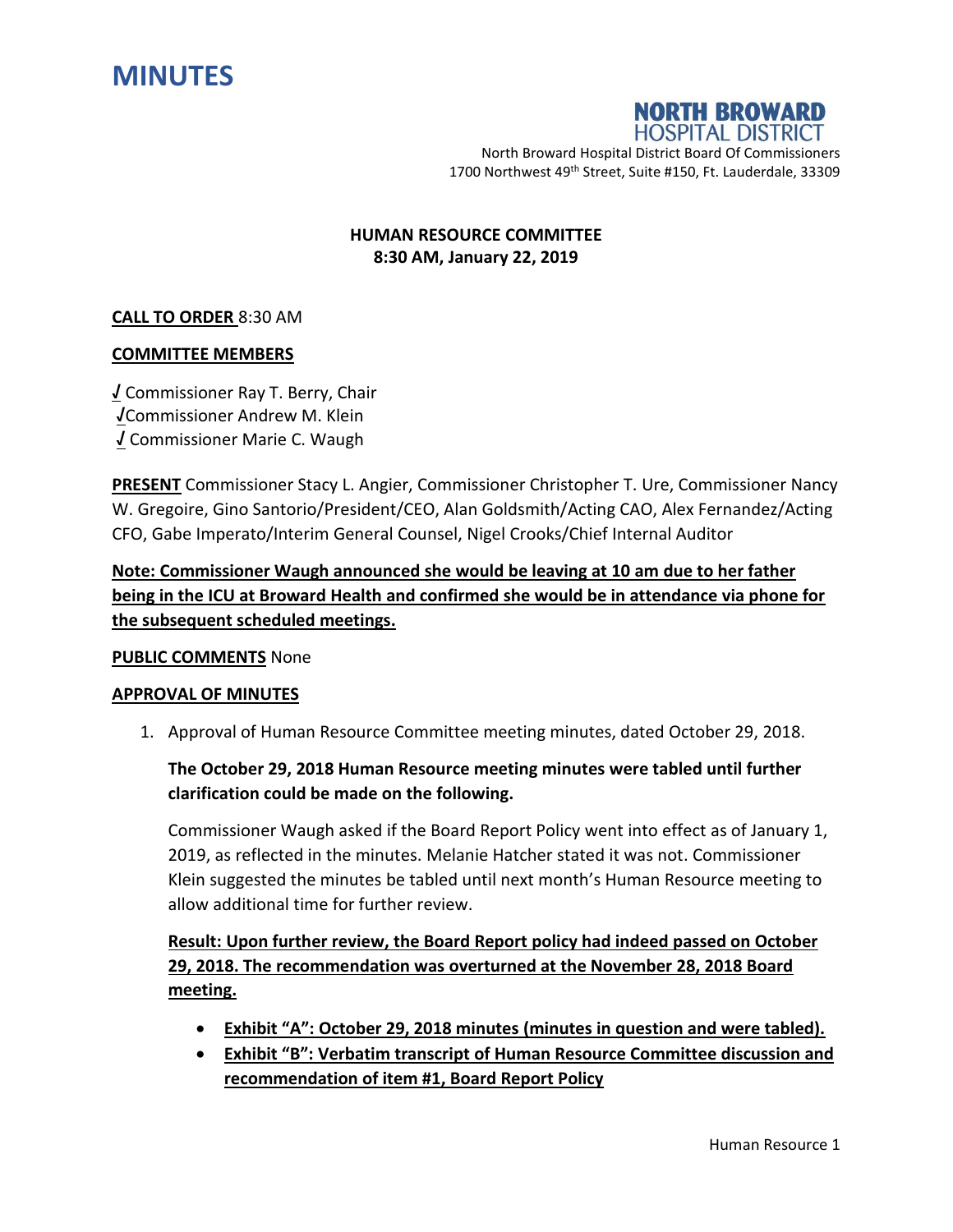

### **NORTH BROWARD HOSPITAL DISTRICT**

North Broward Hospital District Board Of Commissioners 1700 Northwest 49<sup>th</sup> Street, Suite #150, Ft. Lauderdale, 33309

 **Exhibit "C": November 28, 2018 Regular Board meeting minutes reflecting the deliberation overturning the Human Resource Committee recommendation on Item #21 on page 8.**

#### **TOPIC OF DISCUSSION**

2. Contract Template and FMV, President/CEO

**MOTION** It was *moved* by Commissioner Klein, *seconded* by Commissioner Waugh, that:

### **THE HUMAN RESOURCE COMMITTEEE RECOMMEND TO THE FULL BOARD THAT THE PAY OF THE CEO BE RETROACTIVE TO OCTOBER 31, 2018.**

Motion *carried* unanimously.

**MOTION** It was *moved* by Commissioner Klein, *seconded* by Commissioner Waugh, that:

# **THE HUMAN RESOURCE COMMITTEE RECOMMEND TO THE FULL BOARD THAT THE SALARY BE SET IN THE RANGE OF \$745,457 AS THE BASE SALARY SUBJECT TO INCLUSION OF APPROPRIATE INCENTIVES FOR BONUSES ABOVE THAT.**

Motion *carried* unanimously.

3. Balanced Scorecard

**MOTION** It was *moved* by Commissioner Klein, *seconded* by Commissioner Waugh, that:

# **THE HUMAN RESOURCE COMMITTEE RECOMMEND TO THE FULL BOARD ADOPTION OF THE BALANCE SCORECARD, AS REVISED.**

Motion *carried* unanimously.

4. V.P. Compliance Search

**MOTION** It was *moved* by Commissioner Klein, *seconded* by Commissioner Waugh, that:

# **THE HUMAN RESOURCE COMMITTEE RECOMMEND TO THE FULL BOARD TO CLOSE THE POSITION POSTING EFFECTIVE JANUARY 31, 2019 FOR THE VICE PRESIDENT OF CORPORATE COMPLIANCE AND PRIVACY.**

Motion *carried* unanimously.